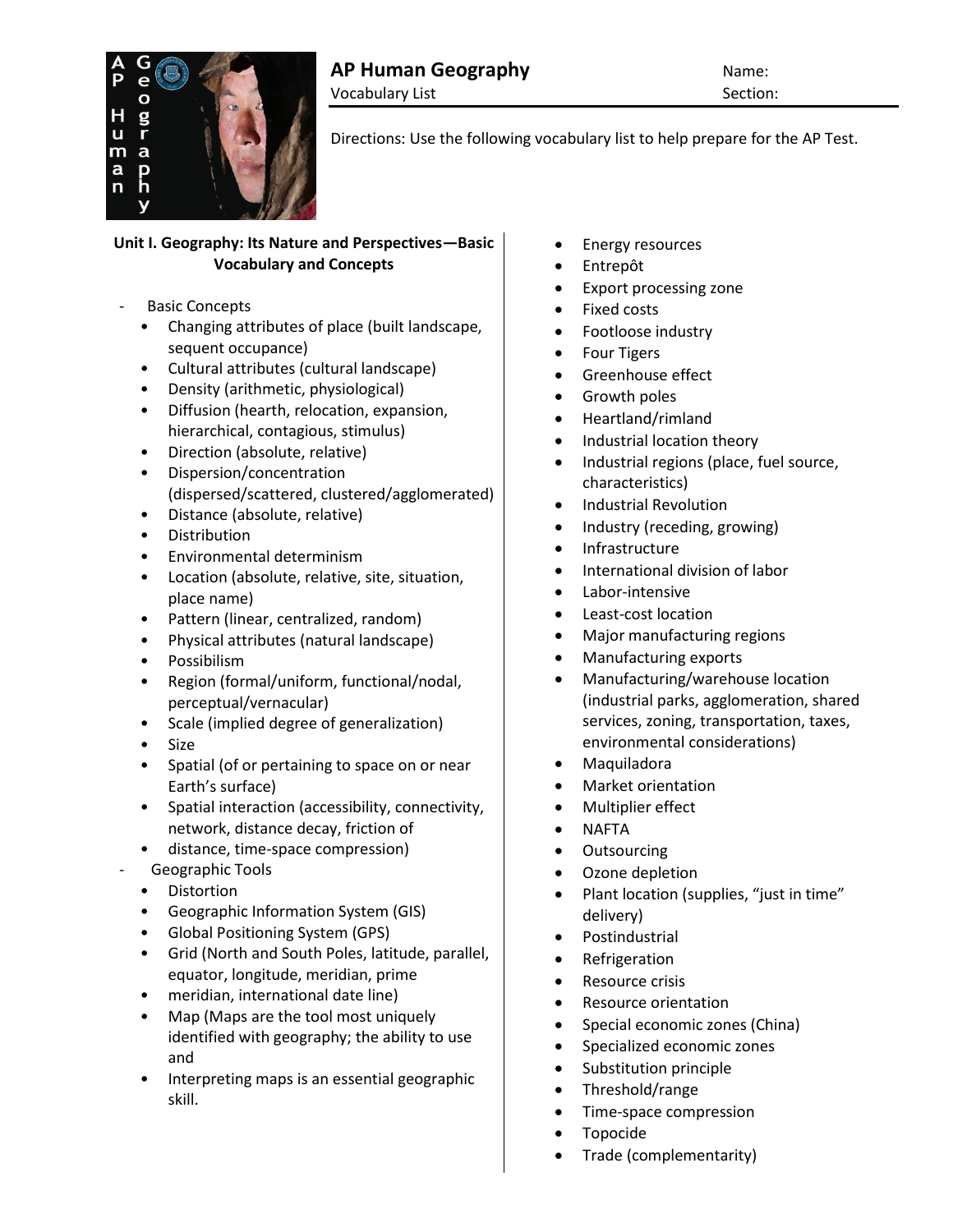## **Unit II. Population—Basic Vocabulary and Concepts population**

- Age distribution
- Carrying capacity
- Cohort
- Demographic equation
- Demographic momentum
- Demographic regions
- Demographic Transition model
- Dependency ratio
- Diffusion of fertility control
- Disease diffusion
- Doubling time
- Ecumene
- Epidemiological Transition model
- Gendered space
- Infant mortality rate
- J-curve
- Maladaptation
- Malthus, Thomas
- Mortality
- Natality
- Neo-Malthusian
- Overpopulation
- Population densities
- Population distributions
- Population explosion
- Population projection
- Population pyramid
- Rate of natural increase
- S-curve
- Sex ratio
- Standard of living
- Sustainability
- Underpopulation
- Zero population growth
- Migration
- Activity space
- Chain migration
- Cyclic movement
- Distance decay
- Forced
- Gravity model
- Internal migration
- Intervening opportunity
- Migration patterns
- Intercontinental
- Interregional
- Rural-urban
- Migratory movement
- Periodic movement
- Personal space
- Transnational corporation
- **•** Ubiquitous
- Variable costs
- Weber, Alfred
- Weight-gaining
- Weight-losing
- World cities

### **Unit VI. Cultural Patterns and Processes, Part 1— Basic Vocabulary and Concepts**

- Concepts of Culture
	- Acculturation
	- Assimilation
	- Cultural adaptation
	- Cultural core/periphery pattern
	- Cultural ecology
	- Cultural identity
	- Cultural landscape
	- Cultural realm
- Culture
- Culture region
	- Formal—core, periphery
	- Functional—node
	- Vernacular (perceptual)—regional selfawareness
- Diffusion types
	- Expansion—hierarchical, contagious, stimulus
	- Relocation
	- Innovation adoption
	- Maladaptive diffusion<br>• Sequent occupance
	- Sequent occupance
- Folk and Popular Culture
	- Adaptive strategies
	- Anglo-American landscape
	- characteristics
	- Architectural form
	- Built environment
	- Folk culture
	- Folk food
	- Folk house
	- Folk songs
	- Folklore
	- Material culture
	- Nonmaterial culture
	- Popular culture
	- Survey systems
	- Traditional architecture
- Language
	- Creole
	- **Dialect**
	- Indo-European languages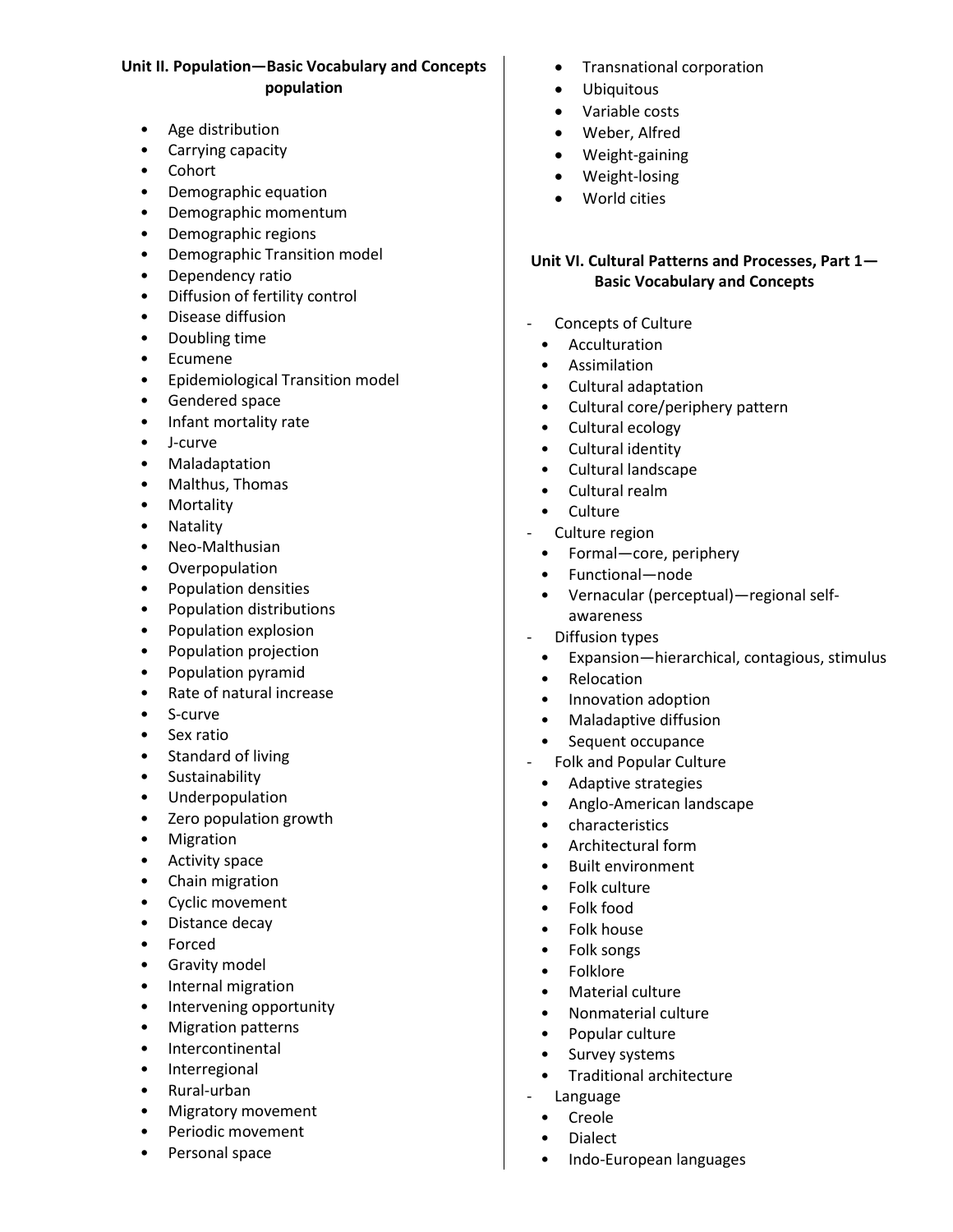- Place utility
- Push-pull factors
- Refugee
- Space-time prism
- Step migration
- Transhumance
- Transmigration
- Voluntary Migration

#### **Unit III. Cities and Urban Land Use—Basic Vocabulary and Concepts**

- **Agglomeration**
- Barriadas
- Bid-rent theory
- **Blockbusting**
- CBD (central business district)
- Census tract
- **Centrality**
- **Centralization**
- Central-place theory
- Christaller, Walter
- City
- Cityscapes
- Colonial city
- Commercialization
- Commuter zone
- Concentric zone model
- Counterurbanization
- **Decentralization**
- Deindustrialization
- Early cities
- Economic base (basic/nonbasic)
- Edge city
- Emerging cities
- Employment structure
- Entrepôt
- Ethnic neighborhood
- Favela
- Female-headed household
- Festival landscape
- Gateway city
- **Gender**
- **Gentrification**
- **Ghetto**
- **Globalization**

## **Unit IV. Agricultural and Rural Land Use—Basic Vocabulary and Concepts**

- Adaptive strategies
- **Agrarian**
- **Agribusiness**
- **Isogloss**
- Language
- Language family
- Language group
- Language subfamily
- Lingua franca
- Linguistic diversity
- Monolingual/multilingual
- Official language
- Pidgin
- Toponymy
- Trade language
- Religion
	- Animism
	- Buddhism
	- Cargo cult pilgrimage
	- Christianity
	- Confucianism
	- Ethnic religion
	- Exclave/enclave
	- Fundamentalism
	- Geomancy (feng shui)
	- Hadj
	- Hinduism
	- Interfaith boundaries
	- Islam
	- Jainism
	- Judaism
	- Landscapes of the dead
	- Monotheism/polytheism
	- Mormonism
	- Muslim pilgrimage
	- Muslim population
	- Proselytic religion
	- Reincarnation
	- Religion (groups, places)
	- Religious architectural styles
	- Religious conflict
	- Religious culture hearth
	- Religious toponym
	- Sacred space
	- Secularism
	- Shamanism
	- Sharia law
	- Shintoism
	- Sikhism
	- Sunni/Shia
	- Taoism
	- Theocracy
	- Universalizing
	- Zoroastrianism
- **Ethnicity** 
	- **Acculturation**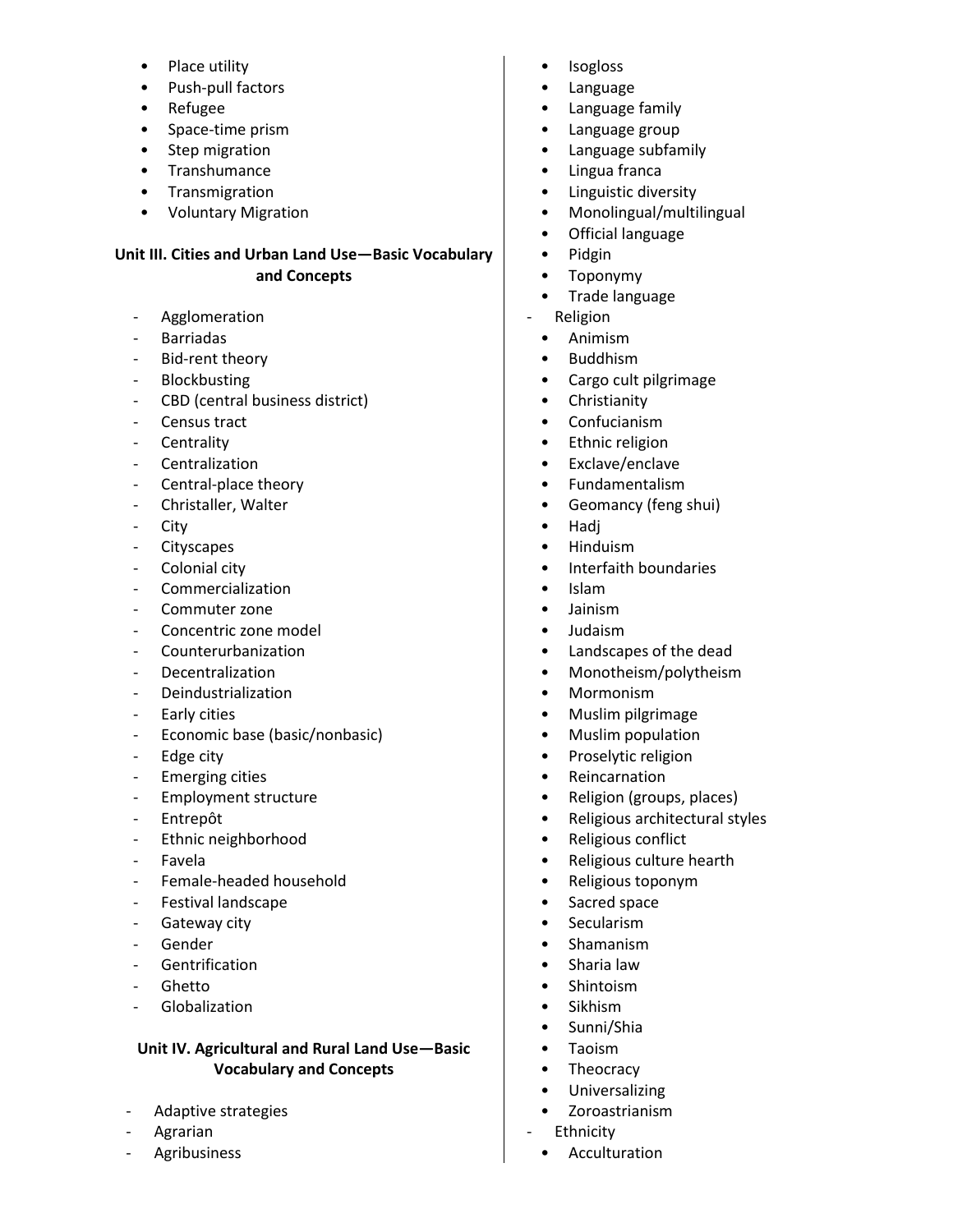- Agricultural industrialization
- Agricultural landscape
- Agricultural location model
- Agricultural origins
- Agriculture
- Animal domestication
- Aquaculture
- **Biorevolution**
- **Biotechnology**
- Collective farm
- Commercial agriculture (intensive, extensive)
- Core/periphery
- Crop rotation
- Cultivation regions
- Dairying
- Debt-for-nature swap
- Diffusion
- Double cropping
- Economic activity (primary, secondary, tertiary, quaternary, quinary)
- Environmental modification (pesticides, soil erosion, desertification)
- Extensive subsistence agriculture(shifting cultivation [slash-and-burn, milpa, swidden], nomadic herding/pastoralism)
- Extractive industry
- Farm crisis
- Farming
- Feedlot
- First agricultural revolution
- Fishing
- Food chain
- Forestry
- Globalized agriculture
- Green revolution
- Growing season
- Hunting and gathering
- Intensive subsistence agriculture
- Intertillage
- Livestock ranching
- Market gardening
- Mediterranean agriculture
- Mineral fuels
- **Mining**
- Planned economy
- Plant domestication
- Plantation agriculture
- Renewable/nonrenewable
- Rural settlement (dispersed, nucleated, building material, village form)
- Sauer, Carl O.
- Second agricultural revolution
- Specialization
- Adaptive strategy
- Assimilation
- Barrio
- Chain migration
- Cultural adaptation
- Cultural shatterbelt
- Ethnic cleansing
- Ethnic conflict
- Ethnic enclave
- Ethnic group
- Ethnic homeland
- Ethnic landscape
- Ethnic neighborhood
- Ethnicity
- Ethnocentrism
- Ghetto
- Plural society
- Race
- Segregation
- Social distance
- Gender
	- Dowry death
	- Enfranchisement
	- Gender
	- Gender gap
	- Infanticide
	- Longevity gap
	- Maternal mortality rate

### **Unit VII. Political Organization of Space—Basic Vocabulary and Concepts**

- Annexation
- Antarctica
- Apartheid
- Balkanization
- Border landscape
- Boundary, disputes (definitional, locational, operational, allocational)
- Boundary, origin (antecedent, subsequent, superimposed, relic)
- Boundary, process (definition, delimitation, demarcation)
- Boundary, type (natural/physical, ethnographic/cultural, geometric)
- Buffer state
- Capital
- Centrifugal
- Centripetal
- City-state
- Colonialism
- Confederation
- Conference of Berlin (1884)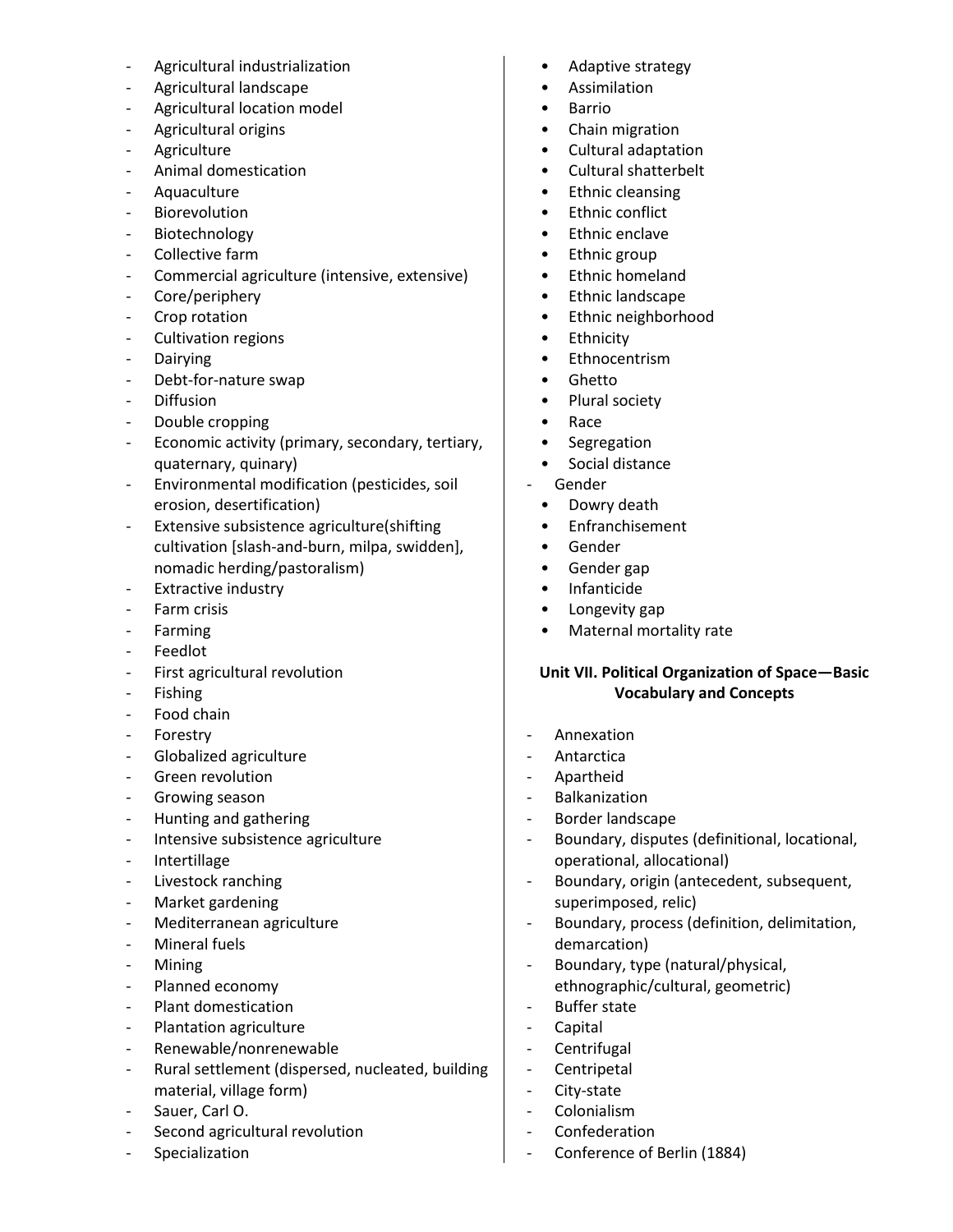- Staple grains
- Suitcase farm
- Survey patterns (long lots, metes and bounds, township-and-range)
- Sustainable yield
- Third agricultural revolution (mechanization, chemical farming, food manufacturing)
- "Tragedy of the commons"
- **Transhumance**
- Truck farm
- Von Thünen, Johann Heinrich

#### **Unit V. Industrialization and Development—Basic Vocabulary and Concepts**

- **Development** 
	- Agricultural labor force
	- Calorie consumption
	- Core-periphery model
	- Cultural convergence
	- Dependency theory
	- Development
	- Energy consumption
	- Foreign direct investment
	- Gender
	- Gross domestic product (GDP)
	- Gross national product (GNP)
	- Human Development Index
	- Levels of development
	- Measures of development
	- Neocolonialism
	- Physical Quality of Life Index
	- Purchasing power parity
	- Rostow, W. W.
	- "Stages of Growth" model
	- Technology gap
	- Technology transfer
	- Third World
	- World Systems Theory
- Industrialization
	- Acid rain
	- Agglomeration
	- Agglomeration economies
	- Air pollution
	- Aluminum industry (factors of production, location)
	- Assembly line production/Fordism
	- Bid rent theory
	- Break-of-bulk point
	- Canadian industrial heartland
	- Carrier efficiency
	- Comparative advantage
- Core/periphery
- Decolonization
- Devolution
- Domino theory
- EEZ (Exclusive Economic Zone)
- Electoral regions
- Enclave/exclave
- Ethnic conflict
- European Union
- Federal
- Forward capital
- Frontier
- Geopolitics
- Gerrymander
- Global commons
- Heartland/rimland
- Immigrant states
- International organization
- Iron Curtain
- Irredentism
- Israel/Palestine
- Landlocked
- Law of the Sea
- Lebanon
- Mackinder, Halford J.
- Manifest destiny
- Median-line principle
- Microstate
- Ministate
- Nation
- National iconography
- Nation-state
- Nunavut
- Raison d'être
- Reapportionment
- Regionalism
- Religious conflict
- Reunification
- Satellite state
- Self-determination
- Shatterbelt
- Sovereignty
- State
- Stateless ethnic groups
- Stateless nation
- Suffrage
- Supranationalism
- Territorial disputes
- Territorial morphology (compact, fragmented, elongated, prorupt, perforated)
- Territoriality
- Theocracy
- Treaty ports